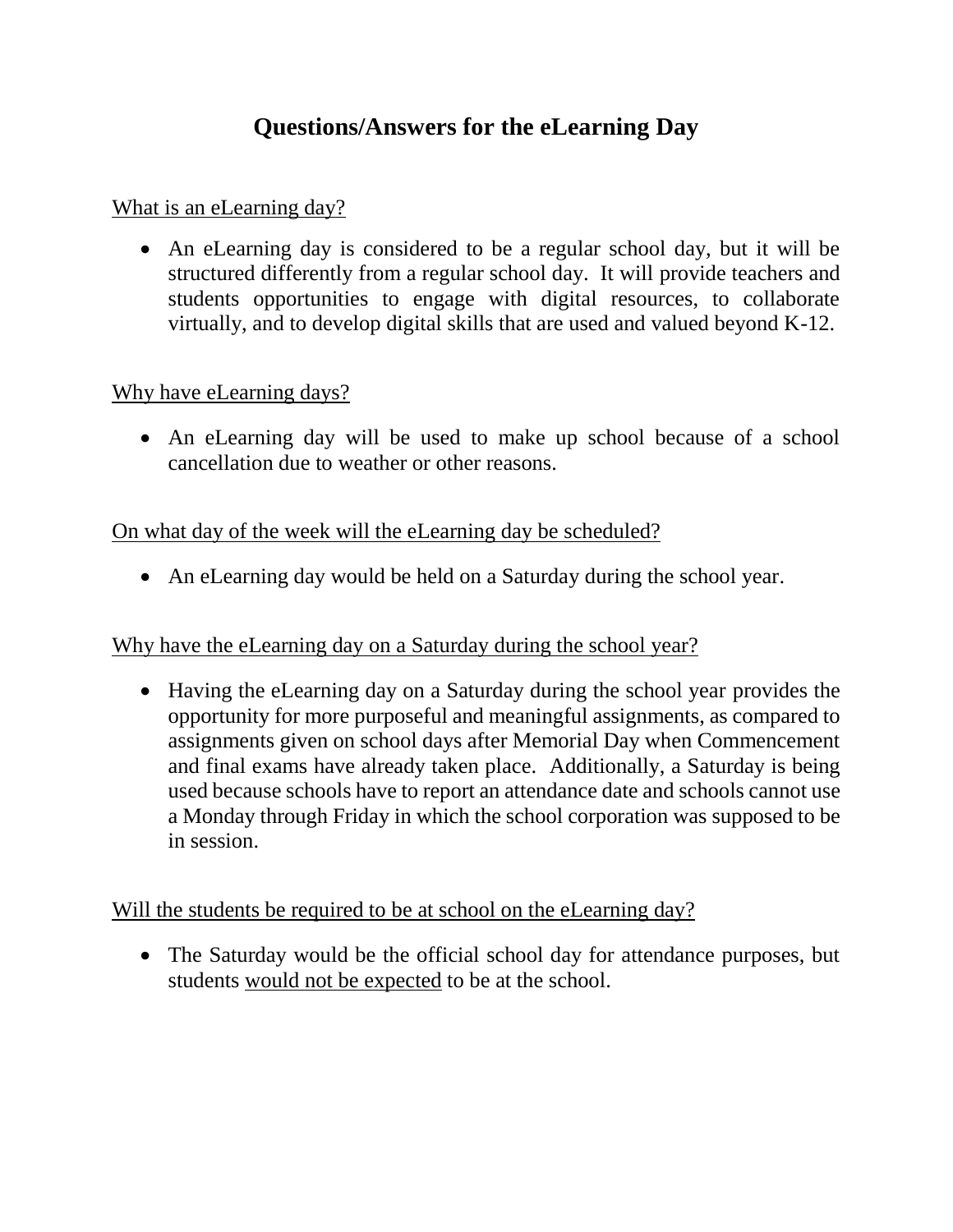What will the students be doing on an eLearning day?

• Students will be required to complete and turn in an assignment for each subject. Teachers will create and post their lessons/assignments for their subjects by 3:00 pm on the Friday before the Saturday eLearning day. These lessons/assignments can either build off current instruction or be used as a review of previously mastered material. Assignments will be kept to 20-30 minutes in length.

What happens if the student has questions or is having difficulty with the assignment?

 Teachers will hold three (3) hours of "office hours" during the eLearning day. The students or parents can email/contact the teacher for assistance on the assignment. The office hours for all teachers  $(K-12)$  will be from 9:00 am to 12:00 pm (noon).

#### When is the assignment due?

• The students will have the weekend and the following Monday, Tuesday and up until the end of school on Wednesday to turn in the assignment. Students that do not complete and turn in the assignment by the end of school on that Wednesday will receive no credit for the assignment.

#### Since the students will not be at school on that Saturday, how will attendance be taken?

• Students will take an attendance quiz. The quiz may be posted online or given to the students in the classroom by the teacher. This quiz will be the official attendance tool for the Saturday eLearning day. Attendance will be submitted to the main office by the classroom teacher. Students that do not complete the attendance quiz will receive an unexcused absence for the day.